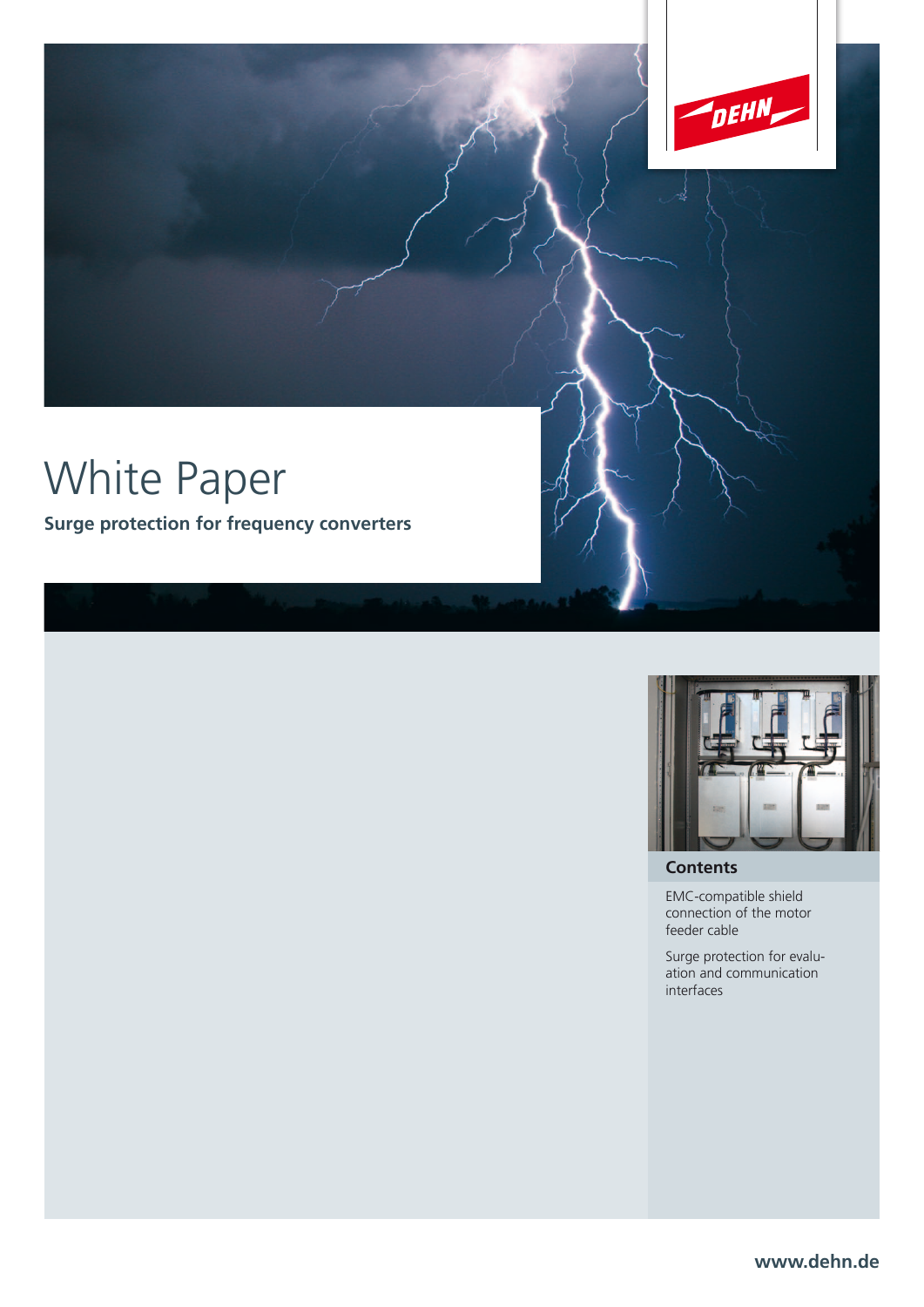## White Paper **Surge protection for frequency converters**

A frequency converter typically consists of a rectifier, d.c. link, inverter and control electronics (**Figure 1**).

At the inverter input, a single-phase a.c. voltage or three-phase line-to-line a.c. voltage is converted into a pulsating d.c. voltage and is fed into the d.c. link which also serves as an energy storage system (buffer).

Capacitors in the d.c. link and earthed L-C sections in the mains filter may cause problems with upstream **r**esidual **c**urrent protective **d**evices (RCDs). These problems are often incorrectly associated with surge arresters. They are, however, caused by temporary fault currents of the frequency converter which are sufficiently high to trip sensitive RCDs. This can be prevented by using an impulse-current-resistant residual-current-operated circuit-breaker which is available with a discharge capacity of 3 kA (8/20 µs) and higher for a tripping current  $I_{\Delta n} = 30$  mA. The inverter provides a pulsed output voltage via the control electronics. The higher the pulse frequency of the control electronics for pulse width modulation, the more similar the output voltage is to a sine wave. However, with each pulse a voltage

peak occurs that is superimposed on the fundamental wave. This voltage peak reaches values of more than 1200 V (depending on the frequency converter). The better the simulation of the sine wave, the better the run and control performance of the motor. This in turn means that voltage peaks occur more frequently at the output of the frequency converter.

When selecting surge arresters, the maximum continuous operating voltage  $U_c$  must be observed. It indicates the maximum operating voltage a surge protective device may be connected to. Owing to the voltage peaks that occur during the operation of frequency converters, arresters with a high  $U_c$  value must be used. This prevents "artificial ageing" as a result of gradual arrester heating during "normal operation" and the associated voltage peaks.

If surge arresters are heated, their service life is reduced and they are thus disconnected from the installation to be protected.

The high pulse frequency at the output of the frequency converter causes field-based interference. To avoid that other sys-



Figure 1 Basic principle of a frequency converter



Figure 2 EMC-compatible shield connection of the motor feeder cable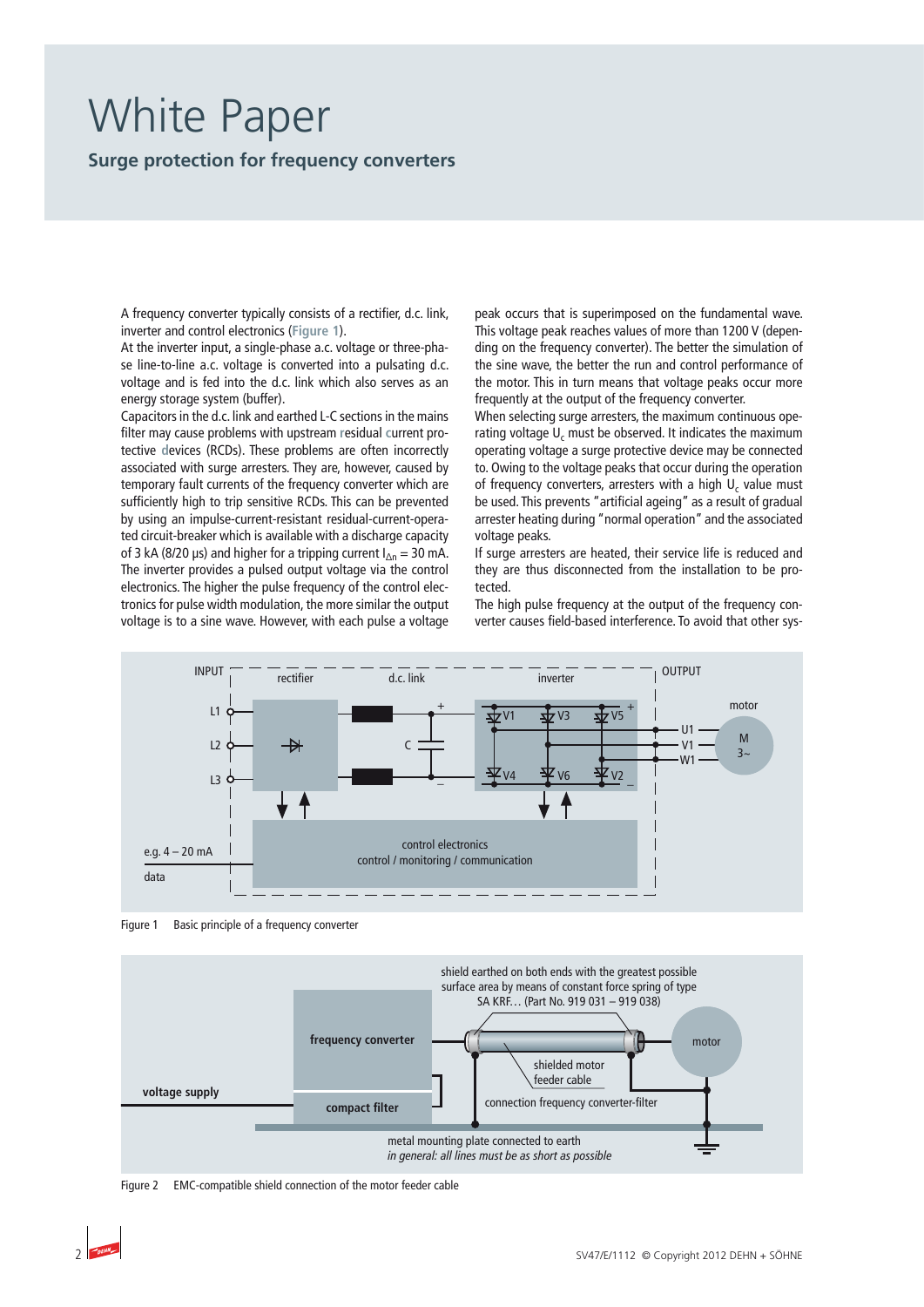

tems are interfered with, shielded cable routeing is required. The shield of the motor feeder cable must be earthed on both ends, namely at the frequency converter and at the motor. To this end, large-area contact with the shield must be provided, preferably by constant force springs (**Figure 2**), to fulfil EMC requirements. Intermeshed earth-termination systems, namely the connection of the earth-termination system of the frequency converter to that of the drive motor, reduce potential differences between the different parts of the installation, thus preventing equalising currents from flowing through the shield.

When integrating the frequency converter into the building automation, all evaluation and communication interfaces must be connected to surge protective devices to prevent surgerelated system failure. Figure 3 shows an example of the controller interface 4 – 20 mA.



Figure 3 Frequency converter with drives in LPZ  $0_A$  or LPZ 1